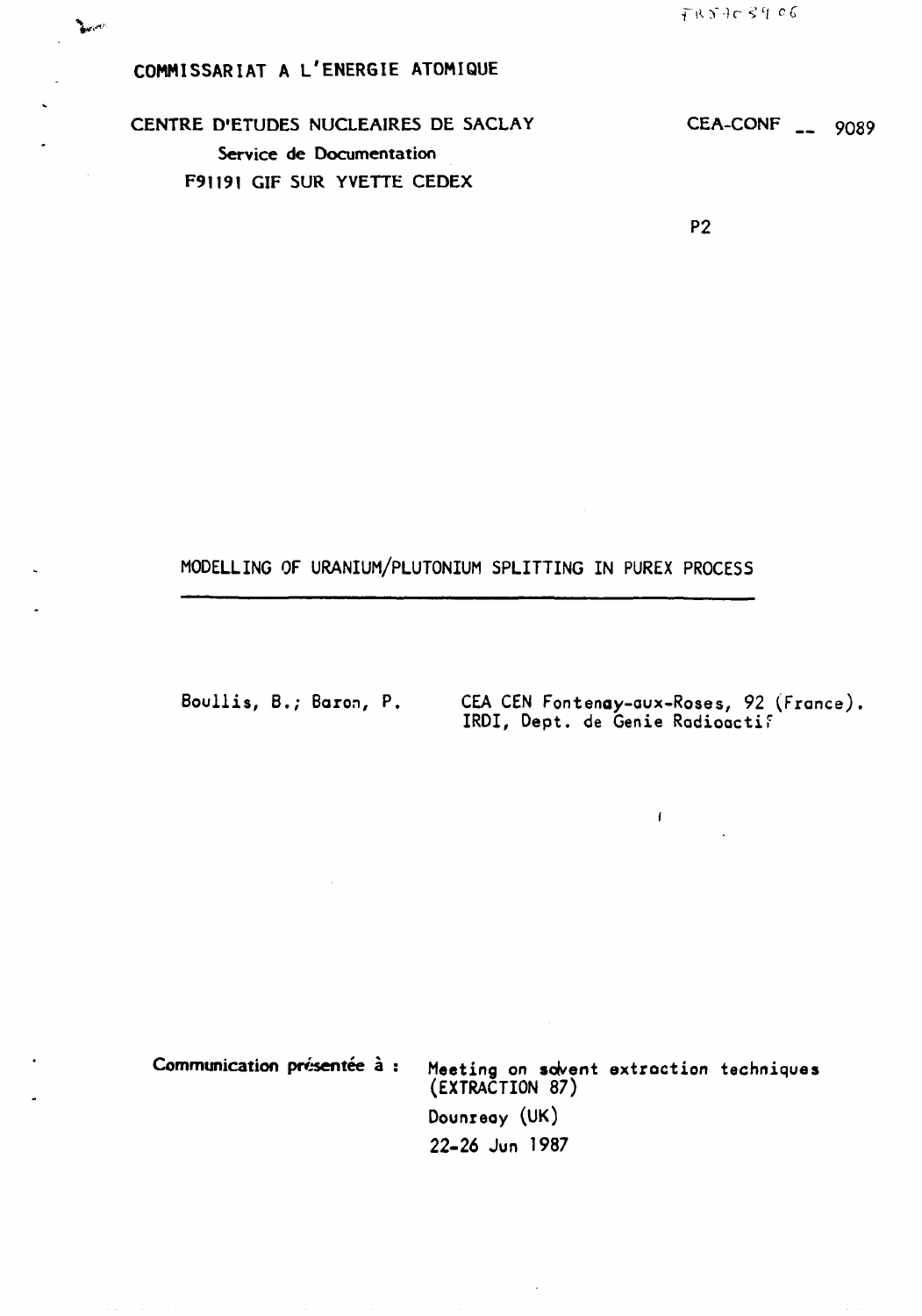## **MODELLING OF URANIUM/PLUTONIUM SPLITTING IN PUREX PROCESS**

### **B. Boullis\*. P. Baron\***

 $\sim$   $\sim$ 

 $\frac{1}{2}$ 

 $\ddot{\cdot}$ 

 $\bar{z}$  $\frac{1}{2}$ 

 $\frac{1}{2}$ 

 $\frac{d}{2}$  .  $\frac{1}{\lambda}$ 

 $\mathcal{L}$ 

**このことは、その時には、「また、「また、」** 

**A mathematical model simulating the highly complex uranium/plutonium splitting operation in PUREX process has been achieved by the french "Commissariat à l'Energie Atomique". The development of such a model, which includes transfer and redox reactions kinetics for all the species involved, required an important experimental work** *in* **the field of basis chemical data acquisition. The model has been successfully validated by comparison of its results with those of specific tr:al3 achieved (at laboratory scale), and with the available results of the french reprocessir.g unit3 operation. It has then been used for the design of french new plants splitting operations.** 

### **INTRODUCTION**

**The simulation of the different operations of the Purex process by a computer program is a very useful tool today, not only for the definition cf the process flowsheets and for safety analyses, but also in the related areas**  of the definition of the control systems and even aid in process operation on **the industrial site. In fact, simulation calculations make it possible and easy to :** 

- **determine the "parameters of state" of a process, sensitive and prompt indicators of any change in the process (optimisation of the number, type and location of the sensors),**
- **define the optimal procedures concerning exceptional event3 : shutdowns,**  startups, rate changes (sequence optimisation by choosing between dif**ferent scenarios),**
- **contribute effectively to the training of future operators (model/ control console coupling for the most "sensitive" facilities),**
- **set up a solid, reliable "knowhow base" usable as a reference to aid operators in taking decisions (Expert Systems for diagnosis and guidance for optimising the activities of the operator in "degraded" operation).**

**The uranium-plutonium partition operation is one of the key steps of the**  Purex process, and is also one of the most complex, owing to the variety of **the chemical and physico-chemical mechanisms involved. Simulation by a corputer program is here, more than anywhere, a real need for proper process mastery.** 

**\* Commissariat à l'Energie Atomique - I3DI/DERDCA**  BPn°6 92260 FONTENAY-AUX-ROSES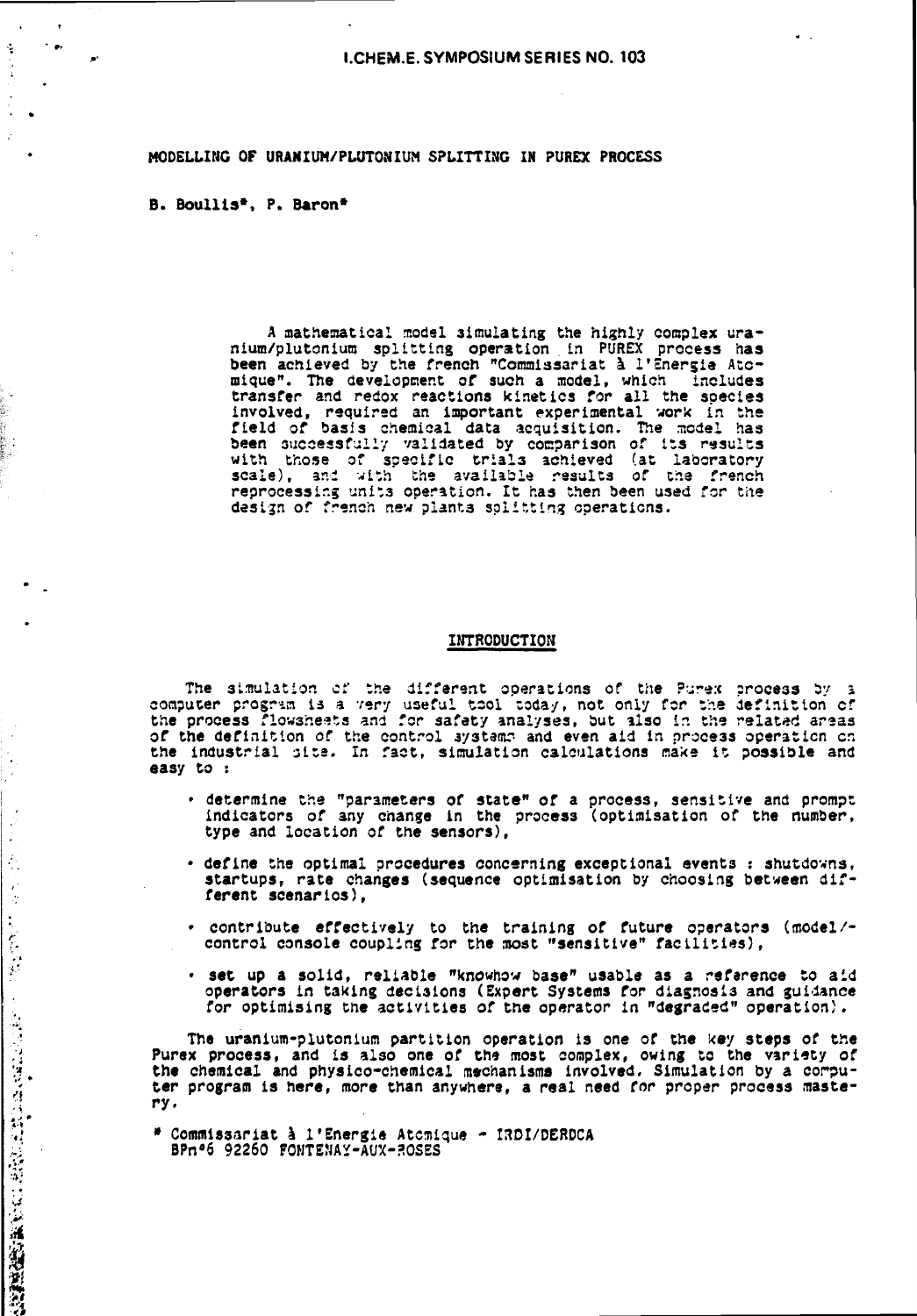## **I.CHEM.E. SYMPOSIUM SERIES NO. 103**

The program presented here simulates the uranium-plutcnium splitting **with uranous nitrate in a battery of mixer-settlers.** 

#### **OPERATION PRELIMINARY ANALYSIS •**  $\blacksquare$

**The partition operation involves a large number of chemical species, and we have restricted our analysis to the following system :** 

 ${H_2O - diluent - 305 T3P - HNO_2 - U (VI) - U (IV) - Pu (IV) - Pu (III) -}$  $HMO_{2} - N_{2}H_{5}^{*}$  **-**  $N_{3}H - Tc_{ox}$  **-**  $Tc_{red}$ 

**Two types of mechanism take place in the operation :** 

- **Partition of solutes between phases ;**
- **Redox reactions in which the different chemical species can participate in each of the phases.**

The construction of a model simulating this operation hence requires the **knowledge of three types of chemical and physico-chemical data :** 

- **data on the partition coefficients of all the extracticle scecies,**
- **data on the interphase transfer kinetics of the species,**
- **data on the kinetics of the redox reactions occuring between the species.**

**Moreover, it is also necessary to describe the phase flow in the unit,**  and hence to make assumptions concerning the hydraulic cehaviour of the **contactor.** 

## **SPECIFICATIONS OF THE MODEL**

## **1 « Partition coefficients**

1

The system analysed contains eight extractible solutes  $\{HNO_3 - U(VI) - U\}$ **(IV) - Pu (IV) - Pu (III) - HMO, •- N,H - Tc) and one unextractible solute (hydrazine). The large number of solutes, the interactive character of their partition, and the absence of data on the complete system, led us to develop a model that serves to simulate the partition coefficients.** 

**This semi-empirical model was developed from the one used in the SSPHIS code [1J, of which we updated the parameters and expanded the field of application. The model is based on the identification of the apparent equilibrium constants as a function of the nitrate ion concentrâticn (or rather the "nitrate salting out effect"). For example, the extraction qf the species in**  the restricted system  $H_2O - 30$  % TBP - HMO<sub>3</sub>  $= U(VI)$   $=$  Pu(IV)} is simulated as **follOWS !** 

$$
H^{+} + NO_{3}^{-} + TBP \xrightarrow{K_{H}} [HMO_{3}, TBP]
$$
  
\n
$$
2 [HMO_{3}, TBP] \xrightarrow{6} [2HNO_{3}, TBP] + TBP
$$
  
\n
$$
[HMO_{3}, TBP] + TBP \xrightarrow{8} [HMO_{3}, 2TBP]
$$
  
\n
$$
UO_{2}^{2+} + 2NO_{3}^{-} + 2TBP \xrightarrow{K_{1}} [UO_{2}(NO_{3})_{2}, 2TBP]
$$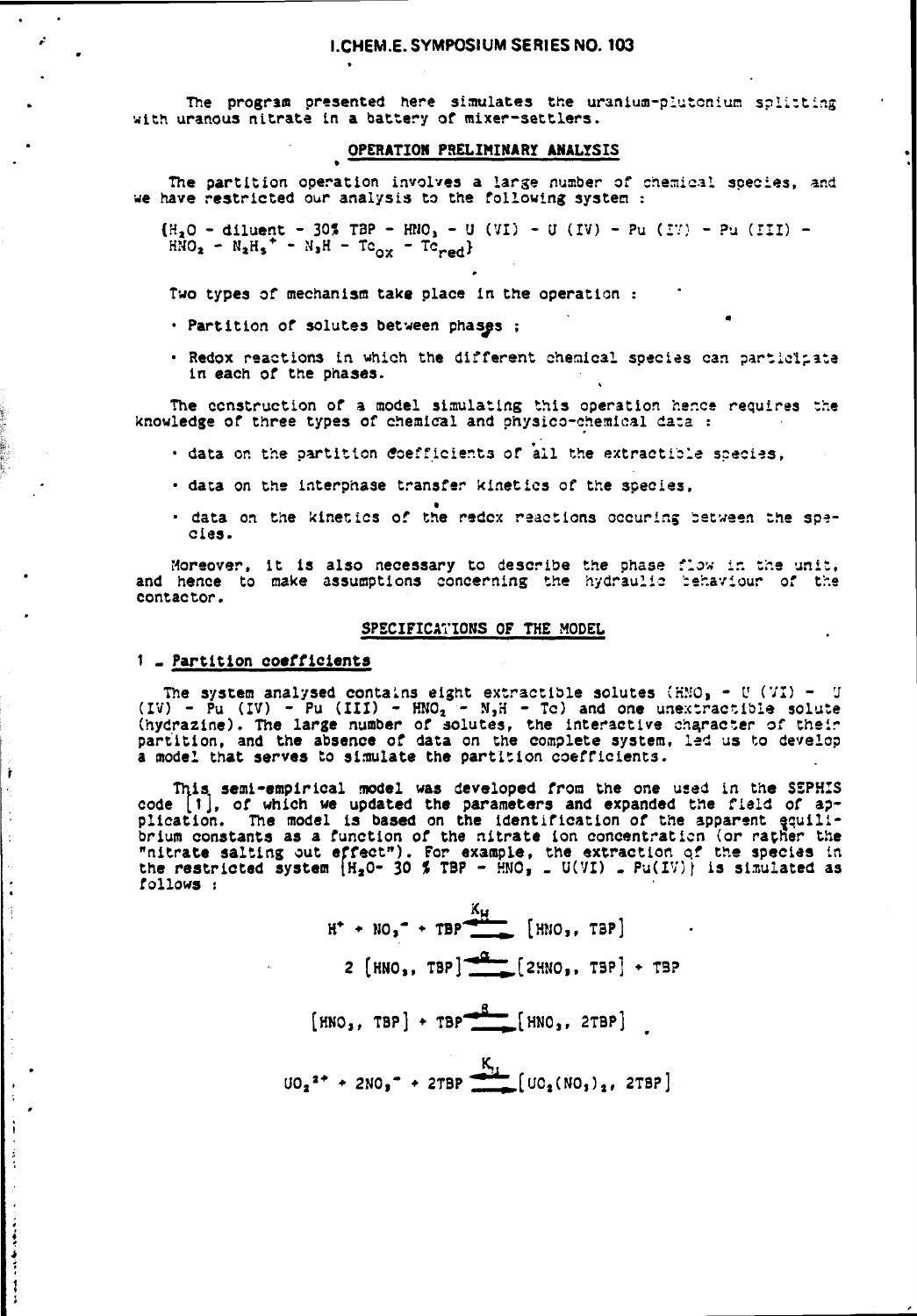$$
Pu^{++} + 4NO_3^- + 2TBP \xrightarrow{Kp_U} [Pu(MO_3)_*, 2TBP]
$$

**For which the following are defined :** 

$$
K_{H} = \frac{\begin{bmatrix} \text{HIO}_{3}, \text{TBP} \end{bmatrix}}{\begin{bmatrix} \text{H*} \end{bmatrix} \begin{bmatrix} \text{TBP} \end{bmatrix}}
$$
  
\n
$$
B = \frac{\begin{bmatrix} \text{HIO}_{3}, \text{TBP} \end{bmatrix} \begin{bmatrix} \text{TBP} \end{bmatrix}}{\begin{bmatrix} \text{HIO}_{3}, \text{TBP} \end{bmatrix} \begin{bmatrix} \text{TBP} \end{bmatrix}}
$$
  
\n
$$
K_{U} = \frac{\begin{bmatrix} \text{UO}_{2}(\text{HO}_{3})_{2}, \text{ZTBP} \end{bmatrix}}{\begin{bmatrix} \text{UO}_{2}^{2+1} \end{bmatrix} \begin{bmatrix} \text{TBP} \end{bmatrix} \begin{bmatrix} \text{HIO}_{3}, \text{TBP} \end{bmatrix} \begin{bmatrix} \text{HIO}_{3} \end{bmatrix}} = \frac{\begin{bmatrix} \text{UO}_{2}(\text{HO}_{3})_{2}, \text{ZTBP} \end{bmatrix}}{\begin{bmatrix} \text{PUOH}^{3+1} \end{bmatrix} \begin{bmatrix} \text{H*} \end{bmatrix} \begin{bmatrix} \text{PUOH}^{3+1} \end{bmatrix} \begin{bmatrix} \text{H*} \end{bmatrix}}
$$

**K<sub>H\*</sub>**  $\alpha$  **b**<sub>,</sub> **K<sub>H\*</sub> K**<sub>PuOH</sub><sub>2</sub> are expressed as fonctions of a "nitrate salting **effect" variable, here defined by :** 

$$
n_A = a(H^+) + b(U0_2^{2+}) + c(Pu^{+})
$$

**Where a, o and c represents the respective "salting out effect factor" of nitric acid, uranium (VI) and plutonium (IV).** 

**The values of each of these parameters or functions have teen identified to fit the lar3« available amount of partition coefficients determinations.** 

**Remark : The concentrations are expressed in moles par litre of free solvent insted of molar concentrations.** 

#### **2. Transfer Kinetics**

**The transfer kinetics is taken into account by means of the following expression of the flow crossing the exchange area :** 

 $P = V_d$ . K.A.(y\* – y)

 $\label{eq:1} \begin{split} \mathcal{L}_{\text{in}} = \mathcal{L}_{\text{in}} + \mathcal{L}_{\text{in}} + \mathcal{L}_{\text{out}} + \mathcal{L}_{\text{out}} + \mathcal{L}_{\text{out}} + \mathcal{L}_{\text{out}} + \mathcal{L}_{\text{out}} + \mathcal{L}_{\text{out}} + \mathcal{L}_{\text{out}} + \mathcal{L}_{\text{out}} + \mathcal{L}_{\text{out}} + \mathcal{L}_{\text{out}} + \mathcal{L}_{\text{out}} + \mathcal{L}_{\text{out}} + \mathcal{L}_{\text{out}} + \mathcal{L}_{\text{out}} + \mathcal{$ 

š,

 $\frac{1}{2}$ 

 $\mathfrak{f}$ 

 $\ddot{\cdot}$ 

**Contract of Science of** 

- **Vg « volume of dispersed phase**
- **A specific exchange area/dispersed phase**
- **K overall transfer coefficient**
- **y substance concentration in the organic phase**
- **y\* substance concentration in equilibrium, with the aqueous phase**

**Remarks : The value of the product K.A is one of the model's parameters ; it should be adjusted, for each extractible specie, according to mixer's performance. For example, we found K.A - 1 s"' for uranium (VI) in cur alpha active rig (cf. further) under correct hydraulic conditions ; this value is In very good agreement with both K and**  $d_{32}$  **published determinations**  $[2] [3]$ **.** 

**However, it must be noticed that for industrial mixers, the residence time**  of the dispersed phase is so high that wo don't need an accurate determi**nation : the results are quite insensitive to this parameter in the field of its probable values.**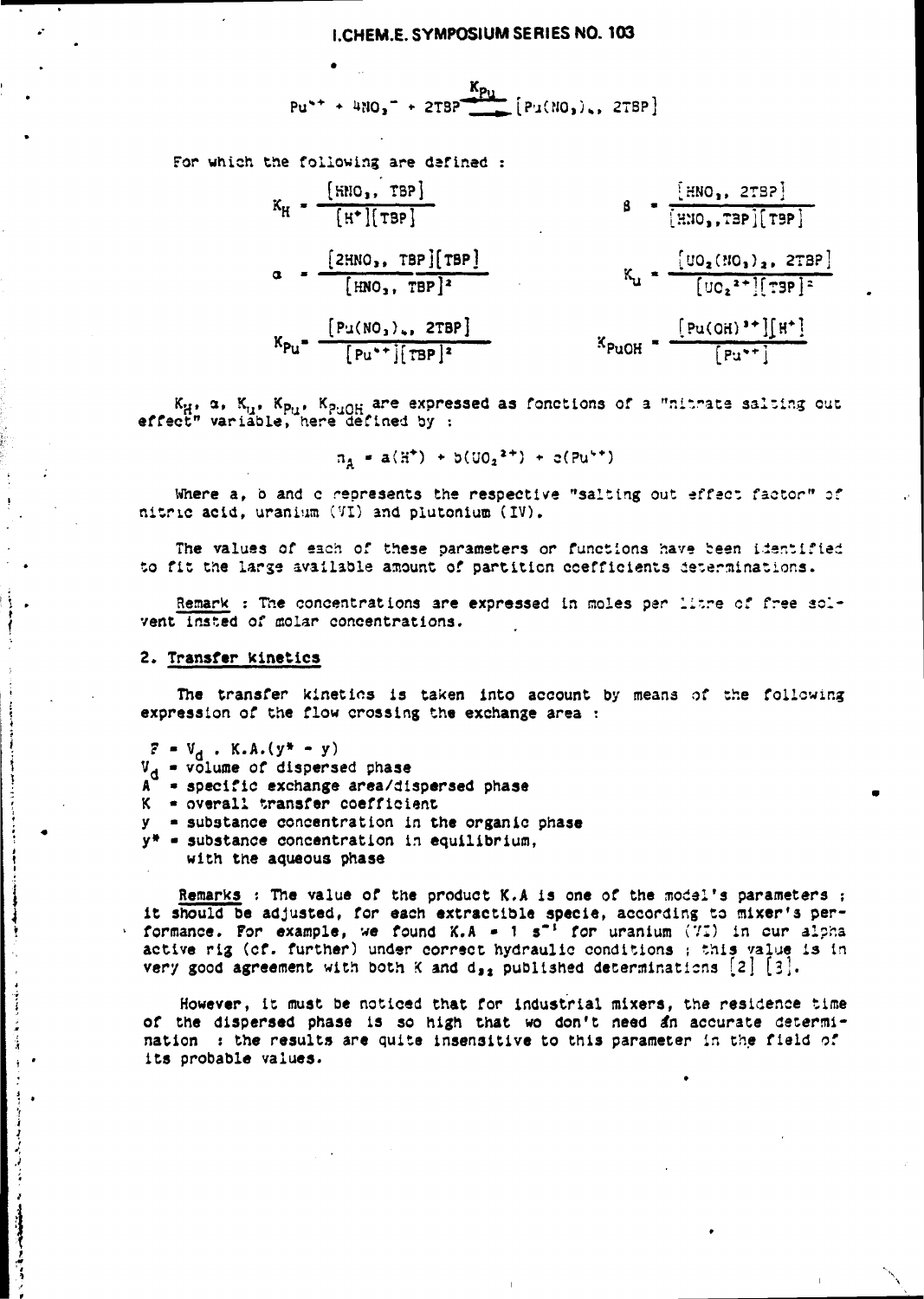## **3. Redox reactions**

**The different reactions can be classified in.four types :** 

- **''functional" reactions : reactions which produce Pu (III),**
- **"interference" reactions : reactions which oxidise Pu (III) ar.d U (17),**
- **"useful" reactions : reactions which inhibit the interference reactions,**
- **"interference side" reactions : reactions which could be qualified as "interference" of "useful" reactions (destruction of hydrazine by technetium).**

## **"Functional" reactions**

**We have two reducers of plutonium (IV) in the medium under investigation, uranium (IV) and hydrazine. The reactions are written :** 

> $2Pu^{*+} + U^{*+} + 2H_2O \rightarrow 2Pu^{*+} + UO_2^{*+} + 2H^+$  $2Pu^{*+} + 2N_2H_5$ <sup>+</sup>  $\rightarrow$   $2Pu^{*+} + 2MH_5$ <sup>+</sup>  $\rightarrow$   $N_2 + 2K^+$

**Since the reduction kinetics of plutonium by hydrazine is much 3lower tha by uranium (IV), we ignored it in the present model.** 

#### **"Interference" reactions**

**To correctly simulate (especially in the organic phase) the oxidation reaction of ?u(III) by nitric acid, catalysed by nitrous acid (autocatalytic reaction), we described it by a set of three reactions :** 

 $2Pu^{3+} + NO_1^- + 3H^+ \rightarrow 2Pu^{*+} + HNO_2 + H_2O$  $Pu^{3+} + HNO_2 + H^+$   $\longrightarrow$   $Pu^{++} + H_2O + NO$ **2H0 • HNO, • H<sup>2</sup> 0 — 3HNO,** 

**As for the oxidation of uranium (IV) in the presence of plutonium, this reaction is already described by the above set of three reactions, if we add the reduction reaction of plutonium (IV) by uranium (IV) ("functional" reaction). To describe the oxidation of uranium (IV) in the absence of plutonium, we introduced the reaction :** 

 $U^{\flat}$  + 2HNO<sub>2</sub>  $\rightarrow$  UO<sub>2</sub><sup>2+</sup> + 2H<sup>+</sup> + 2NO

## **"Useful" reactions**

 $\ddot{.}$ 

÷

 $\ddot{\phantom{a}}$ 

 $\begin{array}{c} 1 \\ 1 \\ 2 \end{array}$ 

Ą,

医肠切除术 医血管麻痹

والمعارض والمستقامات

**Two reactions lead to the destruction of nitrous acid and hence inhibit the oxidation reactions. These are s** 

$$
N_2H_5^* + HNO_2 \longrightarrow N_2H + 2H_2O + H^*
$$
  

$$
N_2H + HNO_2 \longrightarrow N_2 + N_2O + H_2O
$$

**Since the kinetics of the destruction of nitrous acio by hydrazoic acid is much slower than by hydrazine, we ignored It In the present model.**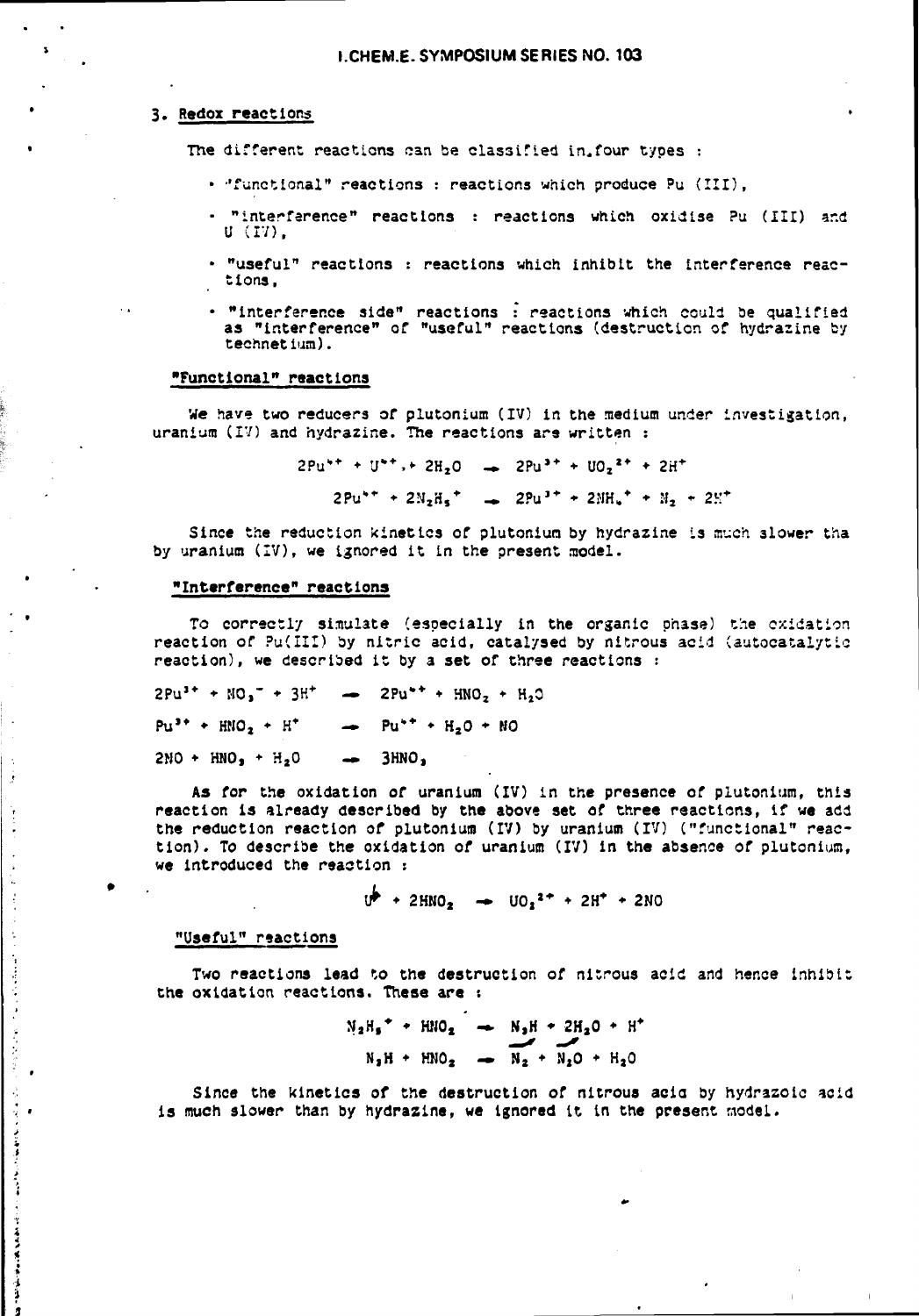### "Interférence sise" reactions

**In the medium analysed, technetium participates in many redox reactions understood to varying degrees. Nevertheless, its main action i3 to catalyse the destruction of hydrazine by nitric acid [u]. In our model, we therefore simulate its action only by the reactions :** 

> $T c_{ox}$  **+**  $N_2 H_3$  **+**  $T c_{red}$  +  $H^*$  $T c_{\text{rad}} + HNO_3 \rightarrow T c_{\text{ox}} + HNO_2$

**KB : For each of the reactions selected, the kinetics was formulated frcrs available experimental determinations.** 

### **1. Specific assumptions**

**The balance equations of the model were based on the following assumptions :** 

**1. The mixers and settlers (aqueous and organic phases) are considerad as perfectly mixed cells.** 

2. Phase separation is perfect in the settlers (no phase entrainment).

**3. No mass transfer occurs in the settlers.** 

**4. The volume of the dispersed phase in the mixer is defined by the equation :** 

$$
v_{d} = \frac{q_{d}}{q_{t}}
$$

**where :** 

۰,

 $\frac{1}{2}$ 

化自动反应性反应电子医反应 医血管膜炎 医血管神经质量性神经质量性

**Vd « volume of dispersed phase** 

**Qjj - flow rate of dispersed phase** 

**Q <sup>t</sup> - total throughput (aqueous • organic)** 

## **QUALIFICATION OP THE MODEL**

**The different parameters were adjusted and the model validated by comparison with the tests conducted in our laboratories, and with the operating results of the UP2 plant. As an example, we give below to the comparison of the model with one of the tests which served to validate the model.** 

### **Presentation of the test**

**The test concerned was carried out according to the diagram in figure 1. The battery had** *îô* **identical stages, the mixers had a volume of 3.5 cm', and the settlers a volume of 50 cm'.** 

## **Results**

**The results of the comparison are shown in figures 2 to 6. We can see that on the whole, the model performed** *very* **well, although some slight discrepancies were nevertheless found on certain profiles.**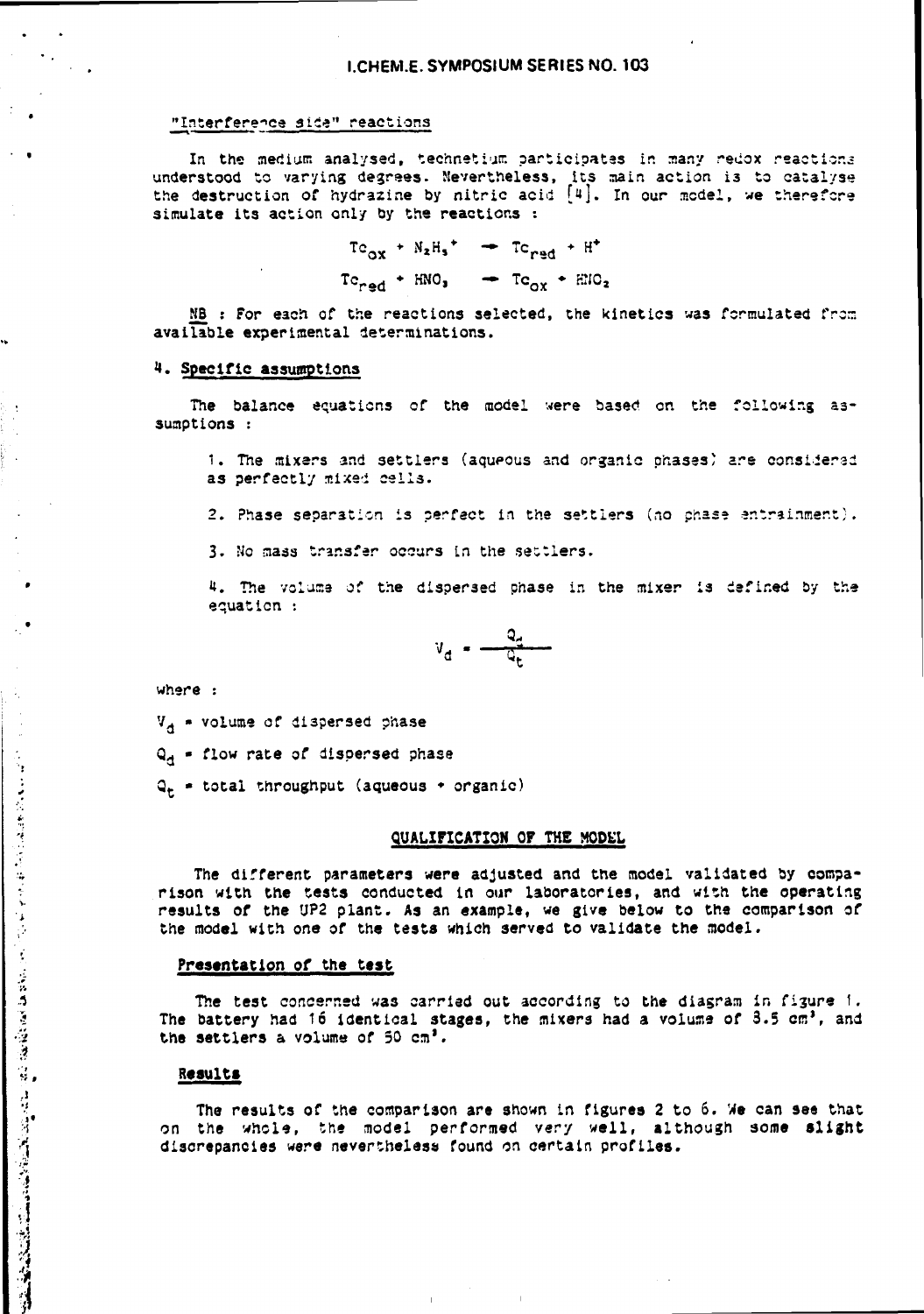#### **I.CHEM.E. SYMPOSIUM SERIES NO. 103**

#### **CONCLUSIONS**

**We have now a computer program simulating the reductive stripping of plutonium by uranous nitrate, its validation is testified by the very good agreement between calculated and- experimental concentration profiles, both for alpha active applied experiments and for plant operation results. Although its accuracy has to be improved for some particular species, which requires further experimental investigations - kinetics laws for hydrasine/uranium (IV) reactions for example -, it already appears as an outstanding and qualified tool for industrial uranium/partition studies, and has brought an essential contribution into the design of" such an operation for the UP3 french reprocessing plant.** 

#### **NOMENCLATURE**

 $\frac{1}{2}$  .

Į.

r.

Ì,

ा  $\sigma_{\rm e}$ 

各部分社員

 $\mathcal{A}$  $\frac{1}{2}$  $\frac{1}{2}$ 

医牙牙牙骨肉 医神经反射

 $\frac{1}{2}$ 

نې<br>بر

 $\frac{1}{2}$  $\bullet$ į,  $\mathbf{f}$ 

÷.

 $\mathbb{R}^2$ 

**"nitrate salting out "•ffect" parameter** 

**a,b.c... nitrate salting out effect" factors** 

- **F Mass transfer flowrate**
- **<sup>V</sup> d Volume of dispersed phase**
- **A specific tnterfaciai arsa**
- **K Mass transfer coefficient**
- **7 30lute concentration in the organic phase**
- **x solute concentration in the aqueous phase**
- **:<d partition coefficient of the solute**
- **y\* defined by y\* Kd.x**
- **d , <sup>2</sup> Sauter diameter**
- **total throughput**
- **dispersed phase throughput**

#### **REFERENCES :**

- $\lceil \cdot \rceil$ **S.3. WATSON, R.H. RAINE? Modifications of the SEPHIS Computer Code for Calculating the Purex Solvent Extraction System ONRL-TM-5123 (1975)**
- [2] **Z. KOLARIK, N. PIPKIN Drop Size Distribution in Stirred Tanks Using the Uranyl Nitrate/- Tributyl Phosphate Extraction System Hydrometallurgy, Vol . 9, p . 371-379 (1983)**
- $[3]$ **D.E. HORNER, J.C. MAILEN, T.C. SCOTT, S.W. THISL**  Interphase Transfert Kinetics of Uranium Using the Drop Method, **Lewis Celland Kenics Mixer ORNL-TM-6786 (1979)**
- $[4]$ **J. CARAWAY, P.O. WILSON**  The Technetium-Catalysed Oxidation of Hydrazine by Nitric Acid **J. of the Less-Common Metals, Vol. 97, p. 191-203 (1984)**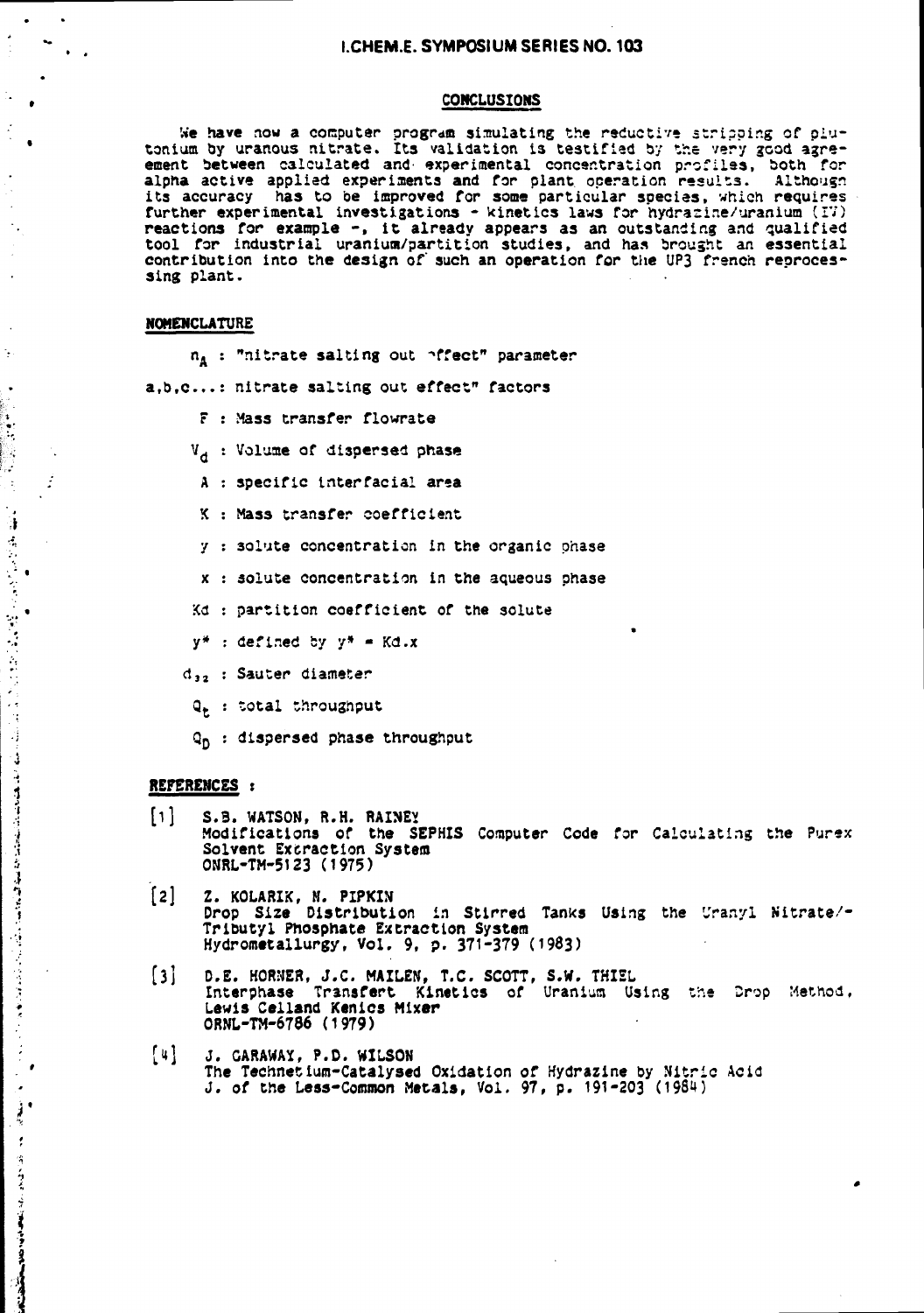



## 2. URANIUM PROFILES

3. PLUTONIUM PROFILES